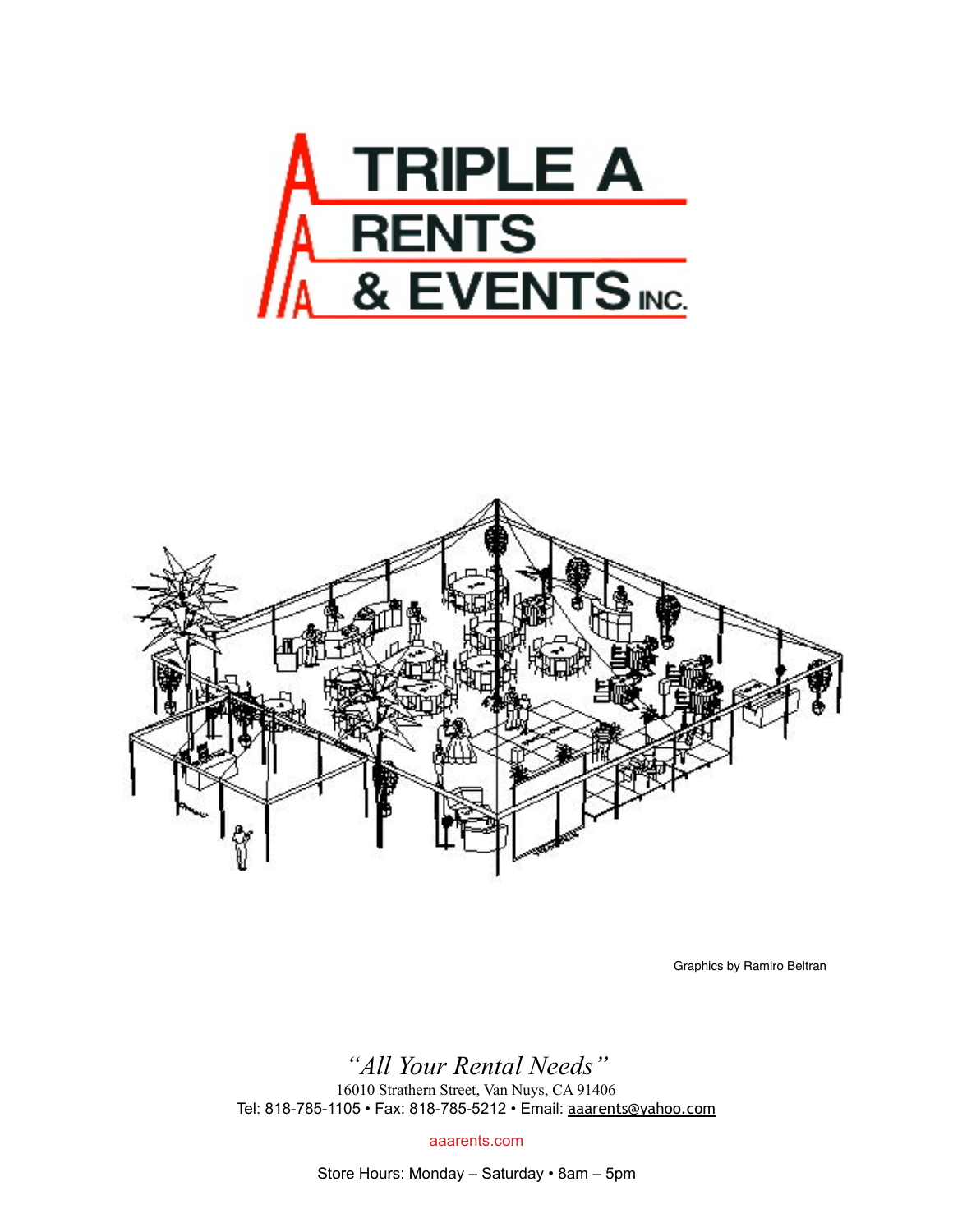

[aaarents.com](http://aaarents.com) 

"All Your Rental Needs"

## **16010 STRATHERN ST. VAN NUYS 91406 PH 818-785-1105 Fax 818-785-5212**

### **TENTS AND CANOPIES**

| <b>TYPE</b>                                                                                                   | 1-3 DAY RATE     |
|---------------------------------------------------------------------------------------------------------------|------------------|
| 10' X 10' FOOD BOOTH                                                                                          | PRICE ON REQUEST |
| 10' X 10' CANOPY (WHITE AND CLEAR)                                                                            | PRICE ON REQUEST |
| 10' X 15' CANOPY (WHITE AND CLEAR)                                                                            | PRICE ON REQUEST |
| 10' X 20' CANOPY (WHITE AND CLEAR)                                                                            | PRICE ON REQUEST |
| 15' X 15' CANOPY (WHITE AND CLEAR)                                                                            | PRICE ON REQUEST |
| 20' X 20' CANOPY (WHITE AND CLEAR)                                                                            | PRICE ON REQUEST |
| 20' X 30' CANOPY (WHITE AND CLEAR)                                                                            | PRICE ON REQUEST |
| 20' X 40' CANOPY (WHITE AND CLEAR)                                                                            | PRICE ON REQUEST |
| 30' X 50' CANOPY (WHITE AND CLEAR)                                                                            | PRICE ON REQUEST |
| 30' X 60' CANOPY (WHITE AND CLEAR)                                                                            | PRICE ON REQUEST |
| 40' X 40' CANOPY (WHITE AND CLEAR)                                                                            | PRICE ON REQUEST |
| 40' X 50' CANOPY (WHITE AND CLEAR)                                                                            | PRICE ON REQUEST |
| 40' X 60' CANOPY (WHITE AND CLEAR)                                                                            | PRICE ON REQUEST |
| 40' X 70' CANOPY (WHITE AND CLEAR)                                                                            | PRICE ON REQUEST |
| 40' X 80' CANOPY (WHITE AND CLEAR)                                                                            | PRICE ON REQUEST |
| 40' X 100' CANOPY (WHITE AND CLEAR)                                                                           | PRICE ON REQUEST |
| 60' X 60' TENT (WHITE AND CLEAR)                                                                              | PRICE ON REQUEST |
| <b>CANOPY SIDE WALL WHITE</b>                                                                                 | PRICE ON REQUEST |
| CANOPY SIDE WALL CLEAR                                                                                        | PRICE ON REQUEST |
| CANOPY SIDE WALL W/WINDOW                                                                                     | PRICE ON REQUEST |
| CANOPY SIDE WALL MESH                                                                                         | PRICE ON REQUEST |
| <b>CANOPY BASE 35LBS STEEL</b>                                                                                | PRICE ON REQUEST |
| TENT LIGHTING (10 BULB STRING)                                                                                | PRICE ON REQUEST |
| LED SPOT LIGHT                                                                                                | PRICE ON REQUEST |
| <b>CUSTOM TENT LIGHTING</b>                                                                                   | PRICE ON REQUEST |
| TENT PRICE INCLUDES BASE INSTALLATION. ADDITIONAL LABOR CHARGE MAY APPLY FOR SPECIAL<br><b>INSTALLATIONS.</b> | PRICE ON REQUEST |